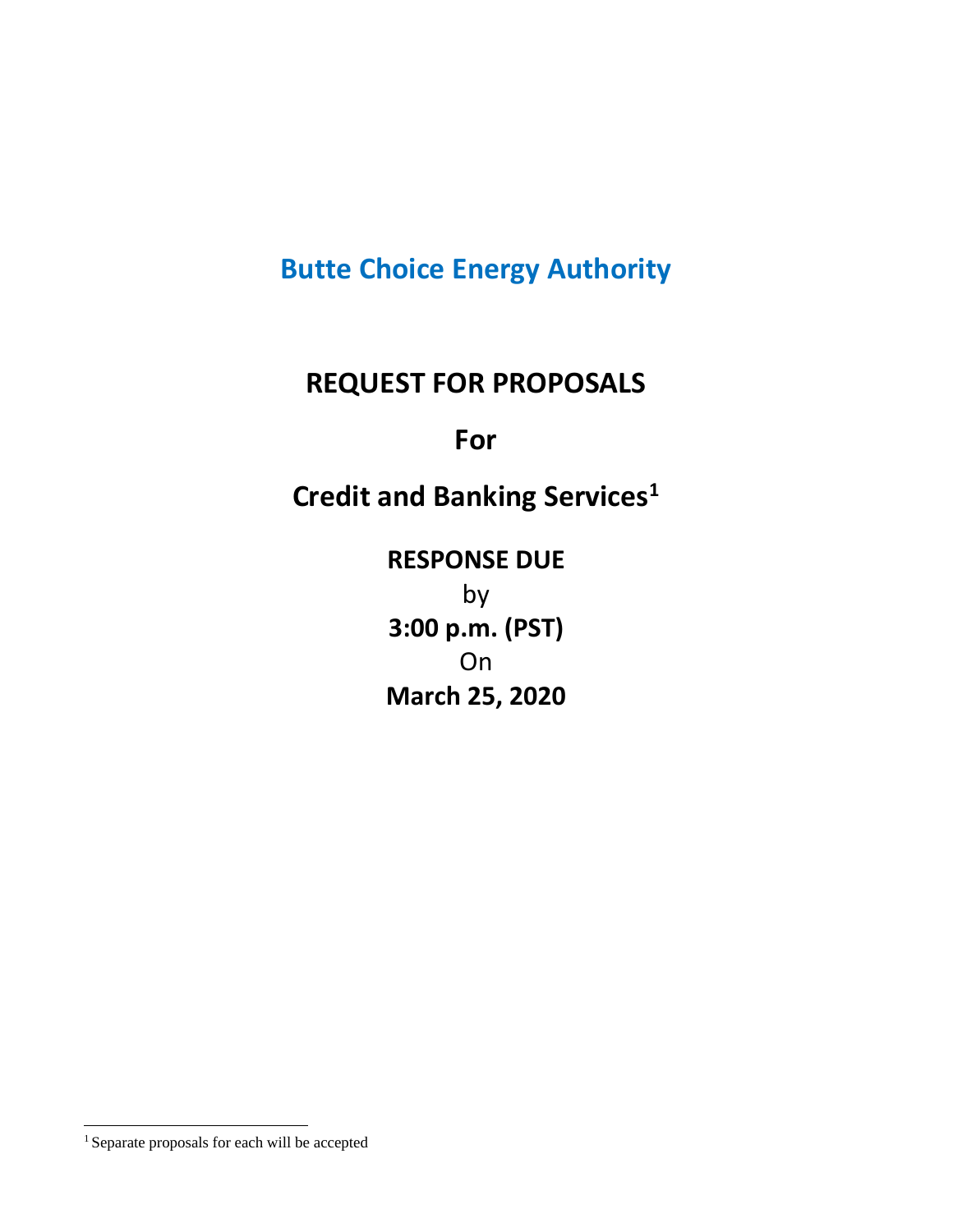## **BACKGROUND**

Butte County and the City of Chico's efforts to form a Community Choice Aggregation (CCA) Program began in 2015 when the City and County began investigating the formation of a CCA program in the Region. The City and County commissioned a study in 2018 to understand the feasibility of CCA assisting the City and County in meeting their goal of providing cost-competitive electric services while reducing greenhouse gas emissions and increasing the use of renewable energy resources.

The Feasibility Study was completed and received by the City and County July 2018 (and updated in April 2019); the Study concluded, among other items, that a CCA could yield energy bill savings to consumers and could assist with the City and County's renewable energy goals. Based on the Study's findings, staff was directed to continue to explore the development and implementation of a CCA.

Butte County and the City of Chico worked to develop a stand-alone joint powers authority (JPA), the Butte Choice Energy Authority ("BCE") ("Authority"), to implement the CCA program. On November 5<sup>th</sup>, 2019, the Butte County Board of Supervisors the City Council of Chico passed resolutions to join the Authority.

## **TIMING FOR SERVING POTENTIAL AUTHORITY CUSTOMERS**

The Authority filed its Implementation plan in December 2019 and plans to begin servicing customers in April 2021 with opt out notices going out in November and December of 2020. Phase 1 will consist of all non-residential accounts (April 2021); Phase 2 will be residential accounts (October 2021), and the 3<sup>rd</sup> and final Phase will be Net Energy Metering Accounts and will be phased in at various times. At start-up, BCE anticipates serving approximately 11,900 larger customer accounts, comprised of all non-residential accounts within Unincorporated Butte County and the City of Chico. Depending on final wholesale power prices, the balance of the BCE customers will be launched in October 2021. Net energy metering accounts will be phased into BCE at the time of their annual true-up.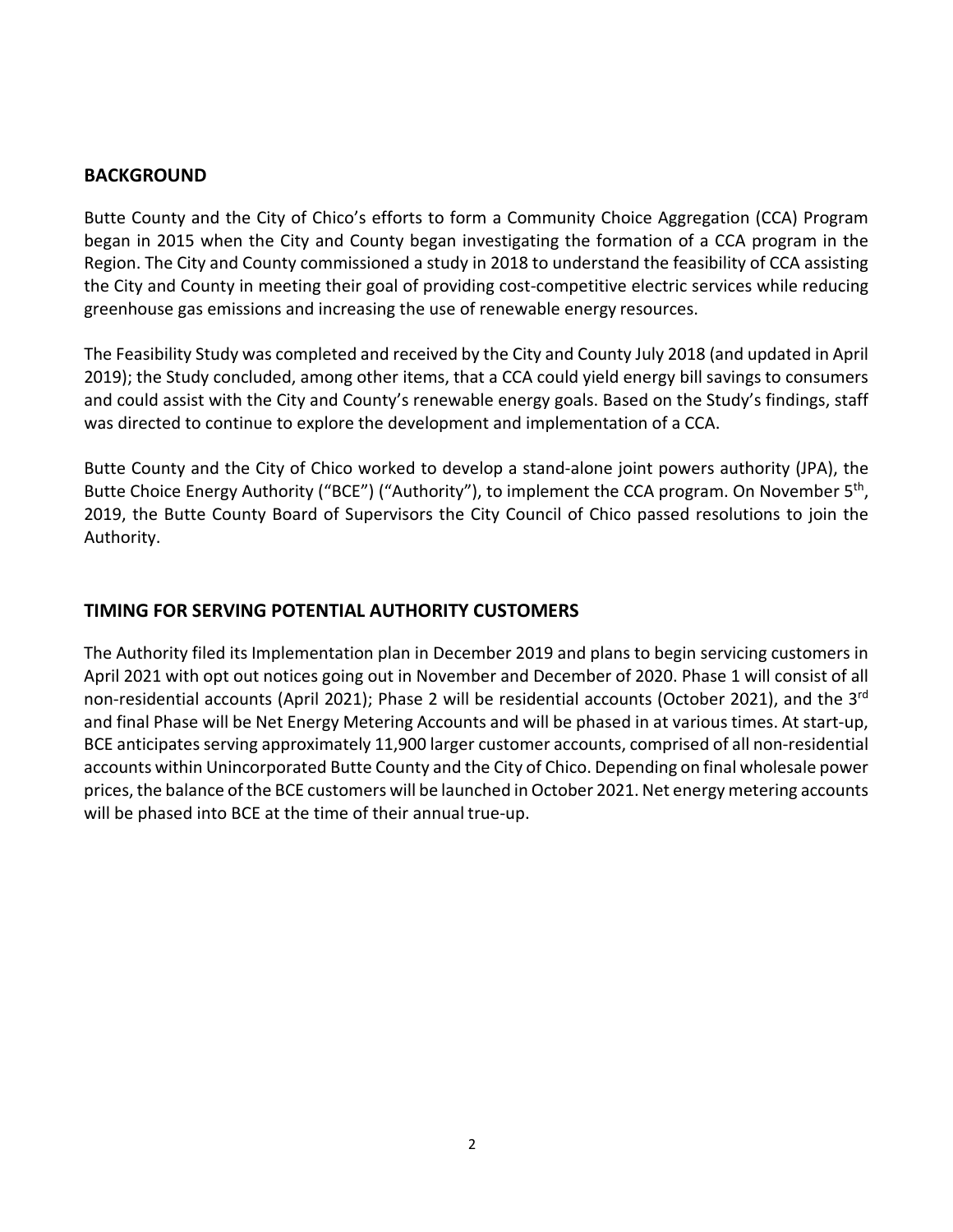## **PROGRAM SPECIFICS**

Expected end of year (2022) customer break-down is as follows:

| <b>Customer Class</b>              | # of Accounts |
|------------------------------------|---------------|
| Residential                        | 79,230        |
| <b>Small Commercial</b>            | 7,356         |
| <b>Medium Commercial</b>           | 729           |
| Large Commercial                   |               |
| Industrial                         | N/A           |
| <b>Street Lighting and Traffic</b> | 1,237         |
| <b>Agricultural and Pumping</b>    | 2,559         |
| Total:                             |               |

First full year sales forecast is shown in the table below:

| <b>Customer Class</b>              | <b>MWh</b> |
|------------------------------------|------------|
| Residential                        | 567,528    |
| <b>Small Commercial</b>            | 112,452    |
| <b>Medium Commercial</b>           | 186,438    |
| Large Commercial                   | 70,338     |
| Industrial                         | N/A        |
| <b>Street Lighting and Traffic</b> | 3,524      |
| <b>Agricultural and Pumping</b>    | 59,603     |
| Total:                             | 999,883    |

#### **USE OF FUNDS**

#### Estimated Start-up costs

BCE's estimated expenditures related to CCA start-up expenses for FY 2020 - 2021 are approximately \$8,400,000. The Member Agencies will provide \$600,000 in initial funding for these start-up costs.

Once the program is operational, the JPA Agreement provides for the Authority to reimburse the Member Agencies for these Initial Costs. The Authority plans to repay these initial costs after the lender is repaid. In the event that the CCA Program does not become operational, the Member Agencies shall not be entitled to any reimbursement of the Initial Costs they have paid for implementation services from the Authority or any other Party.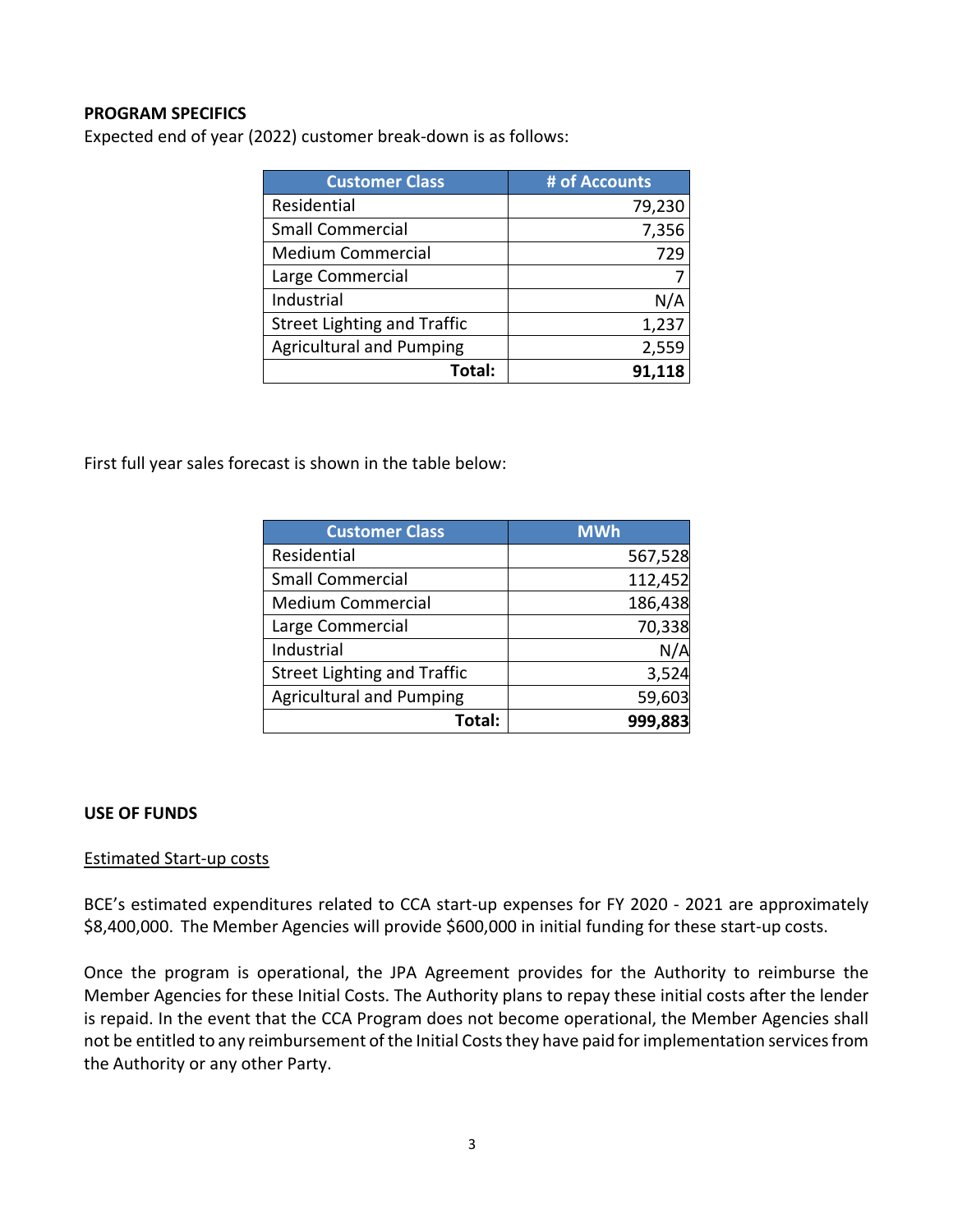## **Security for the Credit Facility**

The Authority's expectation is to have the CCA program liable for the credit support provided pre-launch. The Authority will be the counterparty to the Credit Facility. Butte County and the City of Chico do not wish to provide credit support to the credit facility.

#### **FINANCIAL INFORMATION**

Please see Appendix B for an operating pro-forma which includes detailed 24 month projections and 10 year annual projections.

Key pro-forma projection assumptions are as follows:

Opt out rates – Estimated for pro-forma purposes at 5-10%.

BCE rate vs. PG&E rate - The Authority is projecting an all-in rate benefit to customers vs. PG&E of 2% over the next ten years.

Renewable content mix - Preliminary plans have the Authority charges a standard, default electricity tariff similar in rate design as the generation rates of PG&E for each customer class, an optional 50% renewable energy tariff, and an optional 100% renewable energy tariff.

PCIA Assumptions - The pro-forma assumes a 20% increase in the PCIA for 2021, and no increases thereafter.

## **ADDITIONAL INFORMATION**

Additional information, including the Feasibility Study and Implementation Plan, is available on the Butte Choice Energy website at <https://www.buttechoiceenergy.org/resources>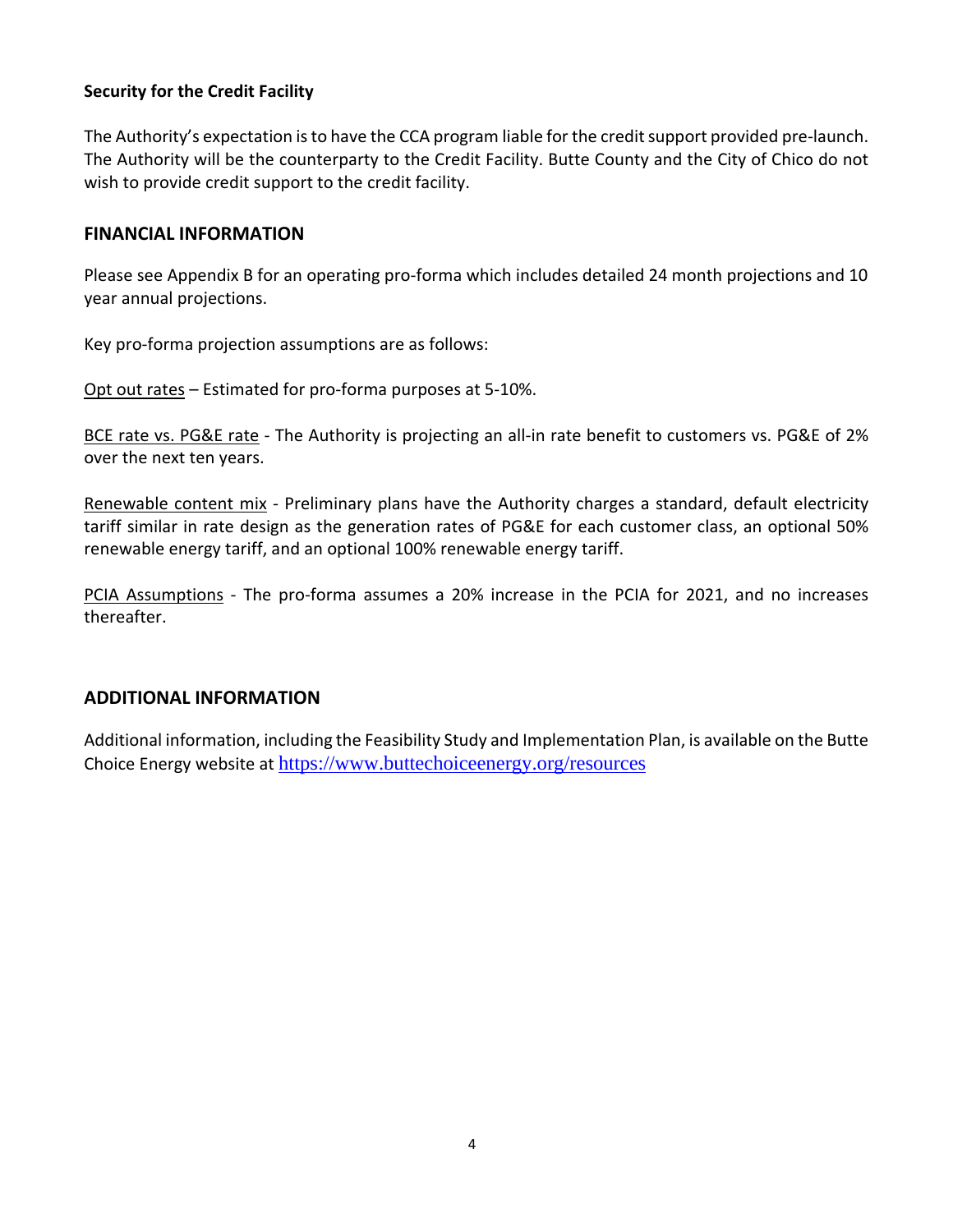## **SCOPE**

The Authority is seeking proposals from qualified lenders and/or financial institutions to provide:

## **1. A hybrid Credit Facility which include a Line of Credit and Letter of Credit Feature. Total facility amount of \$10 MM.**

The Authority expects to begin drawing up to \$7.8 MM of the Line of Credit upon closing of the facility in 2021 to cover a portion of the estimated start-up costs.

The Authority desires the flexibility to offer power providers Letters of Credit vs. cash as collateral, as required.

## **2. Comprehensive banking services for The Authority's bank accounts, lockbox(es), and related depository and cash management operations.**

The Authority encourages bidders to provide stand-alone offers if they cannot provide joint bids for both the Credit and Banking Services requests.

## **QUESTIONS**

All respondents are requested to answer the following Questions in their response:

## **Key Personnel**

Bid responses shall identify the lead contact and include a complete list of all key personnel associated with the RFP. This list must include all key personnel who will provide services/training to the Authority staff and all key personnel who will provide maintenance and support services. For each person on the list, the following information shall be included:

- a) The person's relationship with Bidder, including job title and years of employment with Bidder;
- b) The role that the person will play inconnection with the RFP;
- c) Address, telephone, fax numbers, and e-mail address;and
- d) Person's relevant experience, certifications, and/ormerits.

## **Overview of the Firm**

- a) Provide a brief description of your firm.
- b) Provide your firm's credit rating, if available.
- c) Provide your firm's total capital and total net assets for 2020, 2019 and 2018 Year-ending.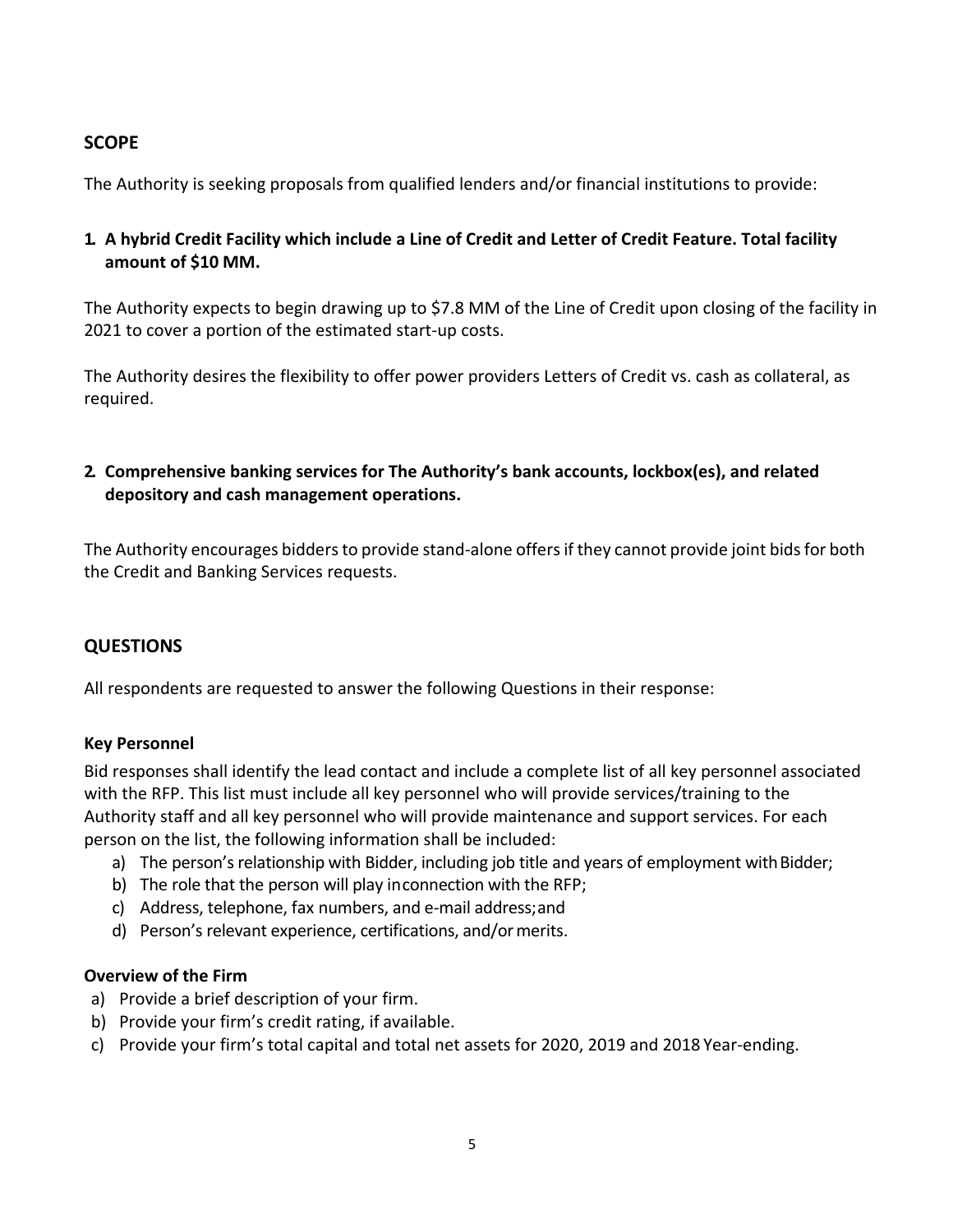- d) Provide your firm's current Long-term and Short-term credit ratings as well as Outlooks, if available.
- e) Please provide information about your firm's fossil fuel investment activities (e.g. coal, oil, natural gas)

## **Qualifications**

- a) Provide a description of your firm's experience in the government sector. What, if any, experience does your firm have with Butte County and the City of Chico?
- b) Provide a description of your firm's experience in the CCE sector.
- c) For firms without direct experience in the CCE sector please provide your experience in related sectors or with other unrated entities.
- d) What assurances can you provide the Authority on your firm's ability to transactorganizationally?
- e) Provide any other qualifications you believe are relevant to BCE related to the Scope.

## **Bank Counsel**

Please indicate two law firms and their respective attorneys that you propose to use as bank counsel. The Authority desires to set a limit on legal and out-of-pocket expenses incurred by the bank. Please indicate: (i) a cap on the legal fees and expenses of counsel and (ii) a cap on any other eligible expenses to be incurred by the bank

## **References**

Bidders are to provide two references. References must be satisfactory as deemed solely by Authority staff. References should have similar scope to those outlined in these specifications, terms and conditions.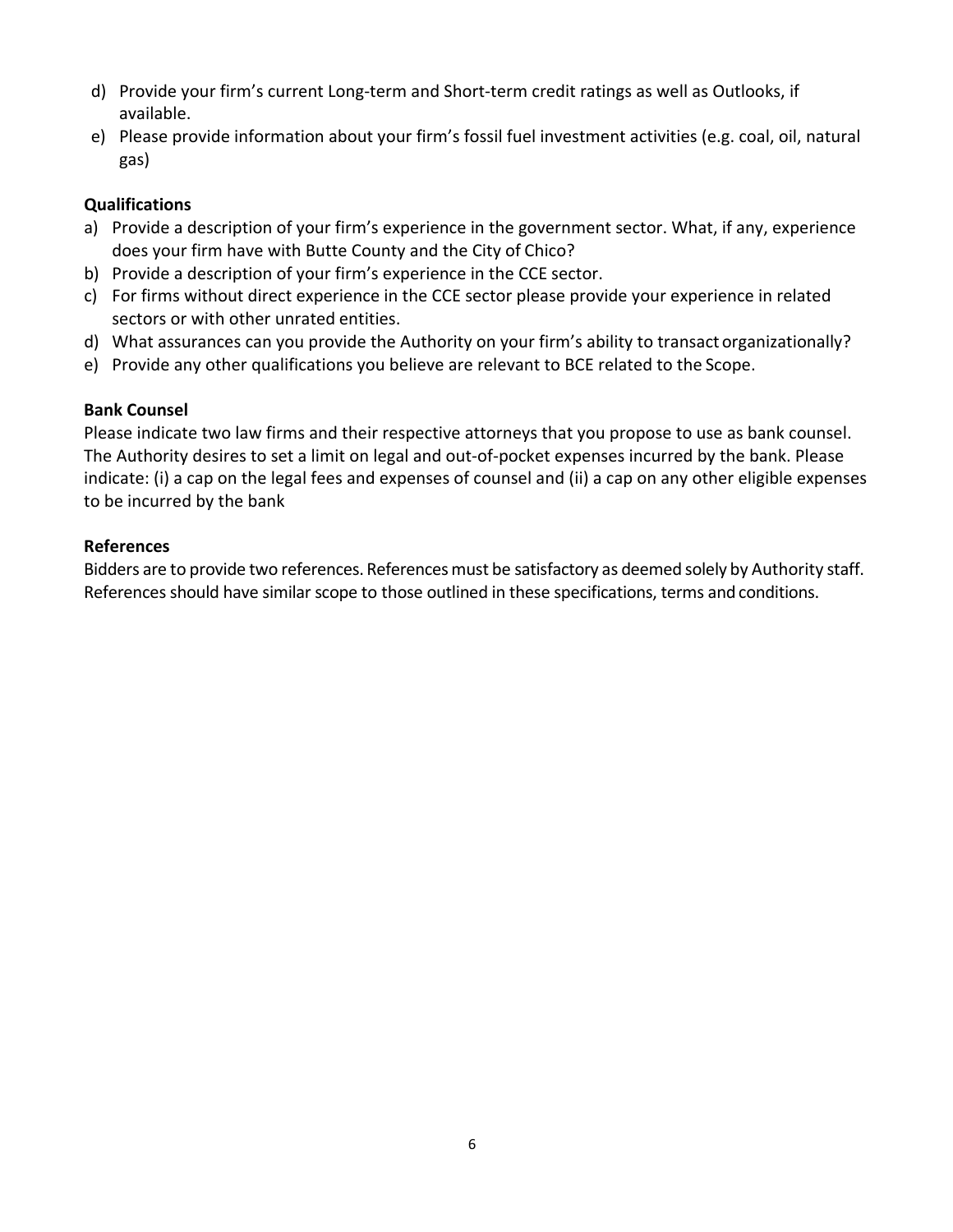## **CREDIT PROPOSAL**

Provide a term sheet proposal which includes the following information:

- a) Type of Facility
- b) Commitment Size.
- c) Term (the Authority is seeking 3 to 5 year commitments)
- d) Pricing
	- i. Commitment fee
	- ii. Interest rates on loans
	- iii. Legal expenses (please also provide law firm and lead attorney)
	- iv. Any other fees or expenses
- e) Security package requested (including but not limited to any guaranty or collateral requirements. Bidders should understand that the Authority's preference is not to have guaranty/collateral requirements.)
- f) Authority related covenants
- g) Renewal and termination provisions
- h) Term-out provisions
- i) Other relevant terms

Bidders are encouraged to provide multiple term sheets or detail the different scenarios of terms/conditions they might be able to offer. (e.g. multiple terms and pricing adjustment for those different terms) Bidders should detail their credit approval process as it relates to the proposed facility.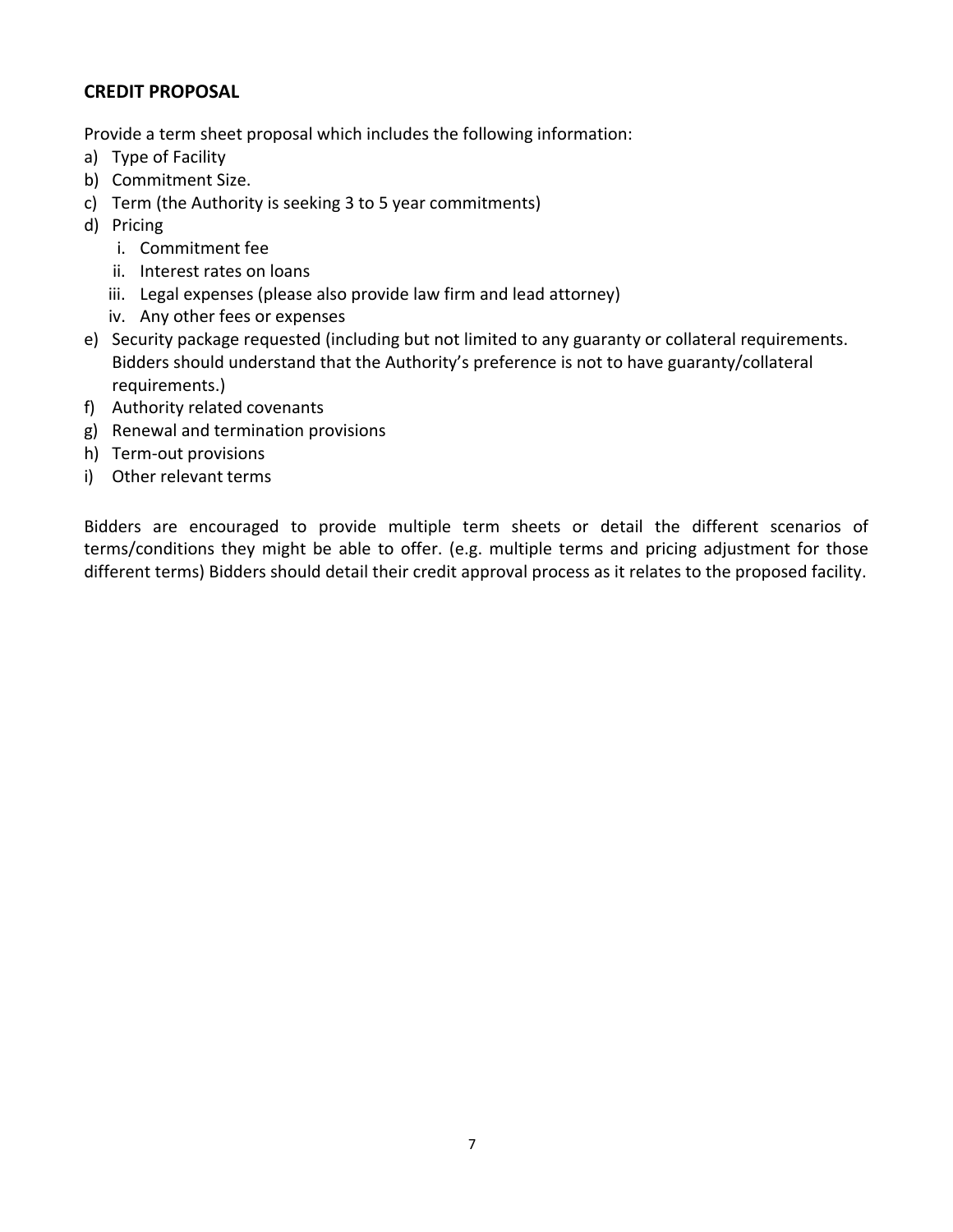## **BANKING SERVICES PROPOSAL**

Provide a proposal which details your cost, terms and conditions for providing the Banking Services detailed in this RFP.

## General Requirements

Banking pertains to day-to-day banking operations, excluding transactions of investment activities. Banking activities include deposits, disbursements, and related reconciliation. Please see Attachment A for a list of banking and deposit services for which the Authority seeks pricing. Responsive proposals will specifically address the following topics:

- Deposit process and related structures (e.g., sweep accounts, lockbox, targeted balance);
- Lockbox/secured account(s) for deposits held as collateral, that is a blocked control account, payments from the account are to be disbursed as instructed;
- Policies on receiving same-day credit for deposit;
- Disbursement process;
- Daily cash reconciliation;
- Identification of transactions and fees (e.g., deposits, withdrawals, chargebacks);
- Reporting needs relating to Operational Banking; and
- The security measures for ACH initiation and reception (i.e., ACH blocks and filters).

Requirements include:

- a. The bank must be a Federal or State chartered commercial banking institution and a member ofthe Federal Reserve System or the Federal Deposit Insurance Corp or the National Credit Union Association (NCUA);
- b. The bank must be a qualified depository for public funds pursuant to the applicable State codes. All balances must be fully collateralized through the pool collateral system required by the State;
- c. The bank will provide full account reconcilement, payee positive pay, electronic fraud protection, teller positive pay, electronic deposits and disbursements, online wire entry, and online stop payment placement;
- d. The bank must provide cleared accounts payable/payroll check files that can be imported into an MS Excel file;
- e. The bank must provide online reporting that includes a detailed report of prior day transactions;
- f. Potential to provide blocked control account (BCA) and secure account/lockbox services;
- i. Although provision of BCA and multi-party lockbox services is not required, it is preferred. The Authority will provide monthly disbursement instructions to the bank, per a yet to be developed Security Agreement. The bank will act as the collateral agent on behalf of the secured power suppliers with a yet to be developed Intercreditor and Collateral Agency agreement. The secured account(s) or "lockbox" are for daily deposits from PG&E of cash collected from the Authority customers and monthly payment to the power suppliers under contract.
- g. The bank must provide the bank's current level of public funds deposited and relatedcollateral market value.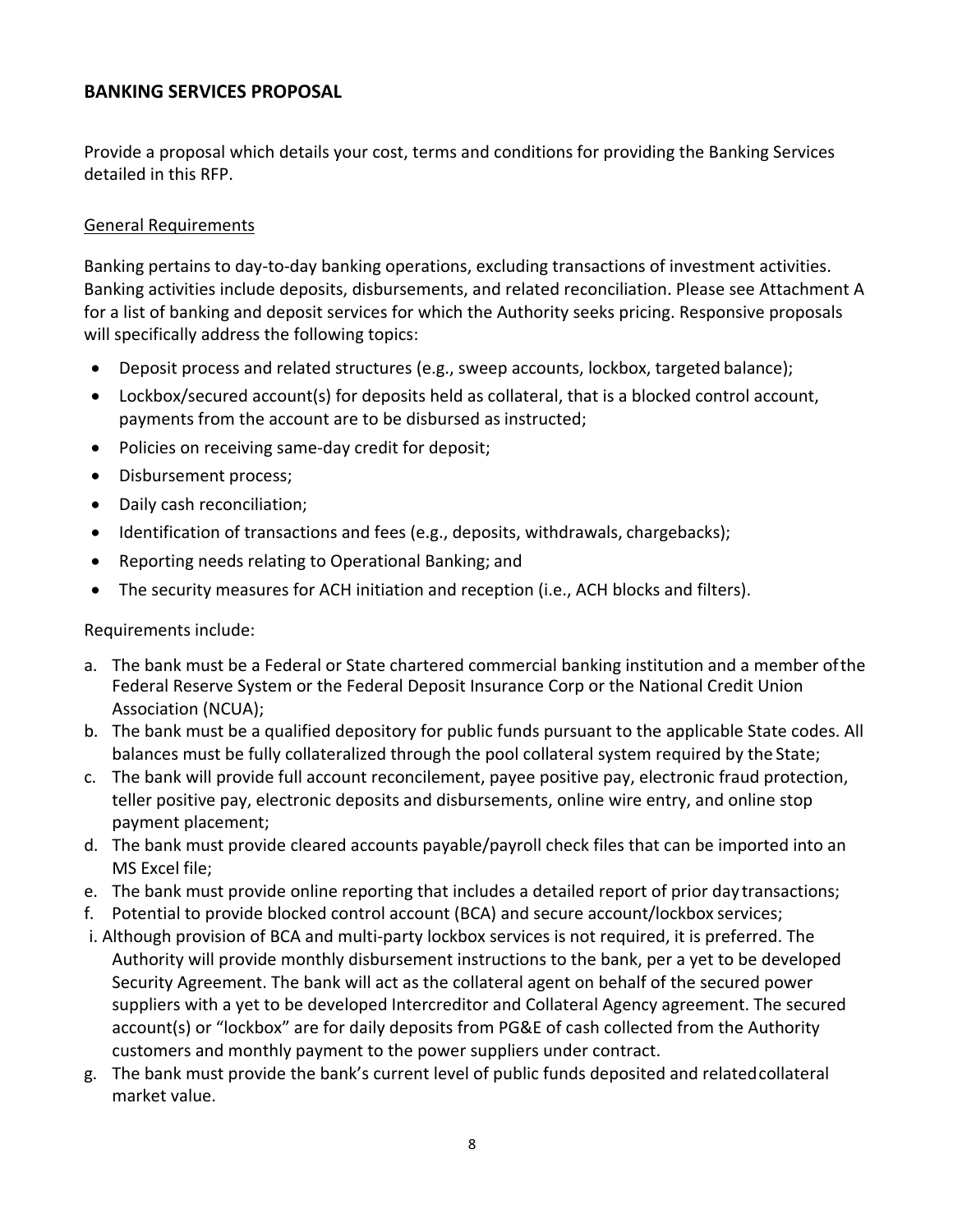h. The Authority prefers, if possible, to work with a local bank that has operations located in the City of Chico or Butte County; or if not, that has the ability to process transactions electronically. If the bank does not have a physical branch in close proximity, specify how services that might normally be handled in-branch would otherwise be accommodated; and

## Deposit Services

Most, if not all, deposits will come through ACH deposits/wire transfer and EDI files from PG&E on a daily basis. It is not anticipated that there will be a large volume of check deposits. The Authority will have a qualified contractor manage billing administration and data exchange with PG&E. Customer payments will not be processed by the Authority. Deposits by PG&E and payments to power suppliers will be by wire transfer.

#### Disbursement Services

The Authority will issue approximately 75-100 checks per month through the main operating account. Positive pay services and check reconcilement services will be used. Accounts Payable positive pay data will be transmitted to the bank weekly.

## Required services include:

- a. Provision for payee positive pay services with online transmission of check details;
- b. Provision for payee positive pay exception item review and correction online;
- c. Provision for online stop payment services;
- d. Provision for an electronic file of paid/cleared images (front and back), in addition to any alternative electronic archival stem used by the bank;
- e. Provision for online access to cashed check images; and
- f. Specific method allowing reversal of automatic direct deposit errors.

#### Electronic Transfer of Funds

It is not yet determined how the Authority will process checks but bidders should anticipate that the Authority will process approximately 50 ACH Credits and 50 ACH Debits each month. Most CCE programs use on-line bill payment with minimal need for paper checks. A bill payment system is used for payroll, vendor payments and occasional contract payments. A small number of wire transfers are also received or executed annually.

Required services include:

- a. Ability to accept and send ACH Transactions;
- b. Ability to accept ACH payments from third parties;
- c. Provision of ACH debit blocking services;
- d. Provision of a secure electronic method with dual authorization for wiring funds; and
- e. Ability to set up templates for repetitive wires.

Please provide the bank's processing deadlines in PST for ACH and wires.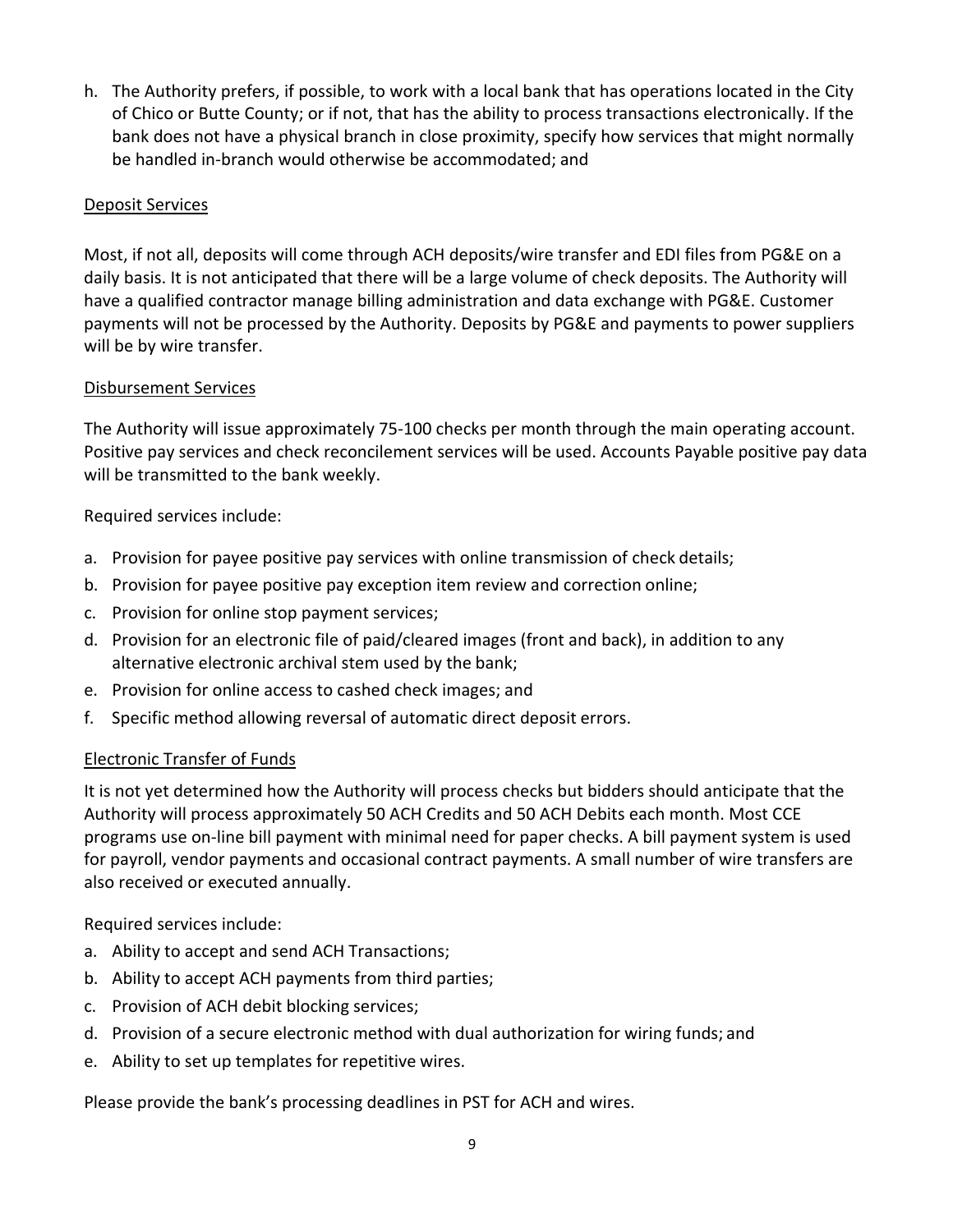## **Reporting**

The Authority will require access to daily balances and transactions reporting information. The Authority will require access to prior day reporting, including ledger balance, available balance, and summary and detailed reports of credits and debits posted. Current day reporting requirements will include, but are not limited to, details of electronic debits and credits, wire transfer activity, controlled disbursements, and ACH activity.

Required services include:

- a. Provision of online balance reporting services;
- b. Allowing access to the bank's online reporting system to approximately six employees with different levels of authorization;
- c. Provision of account reconcilement services for disbursements (full, partial, or positive pay, depending on account);
- d. Provision of monthly activity statements and reports for all accounts by the 10th day of the following month;
- e. Provision of a detailed monthly account analysis statement for each individual account and a consolidated statement showing charges for all account services; and
- f. Specific method of check image availability.

## Bank Balances

Balances will be used to offset service fees and bank charges. The Authority shall not be required to maintain a minimum balance.

Required services include:

- a. Detailed account of all types of items and services that can be applied against account analysis;
- b. Total account will be interest bearing and must be 110 percent collateralized at all times pursuant to all applicable sections of the California Government Code; and
- c. Current and thorough disclosure of overnight sweep account options offered by the bank.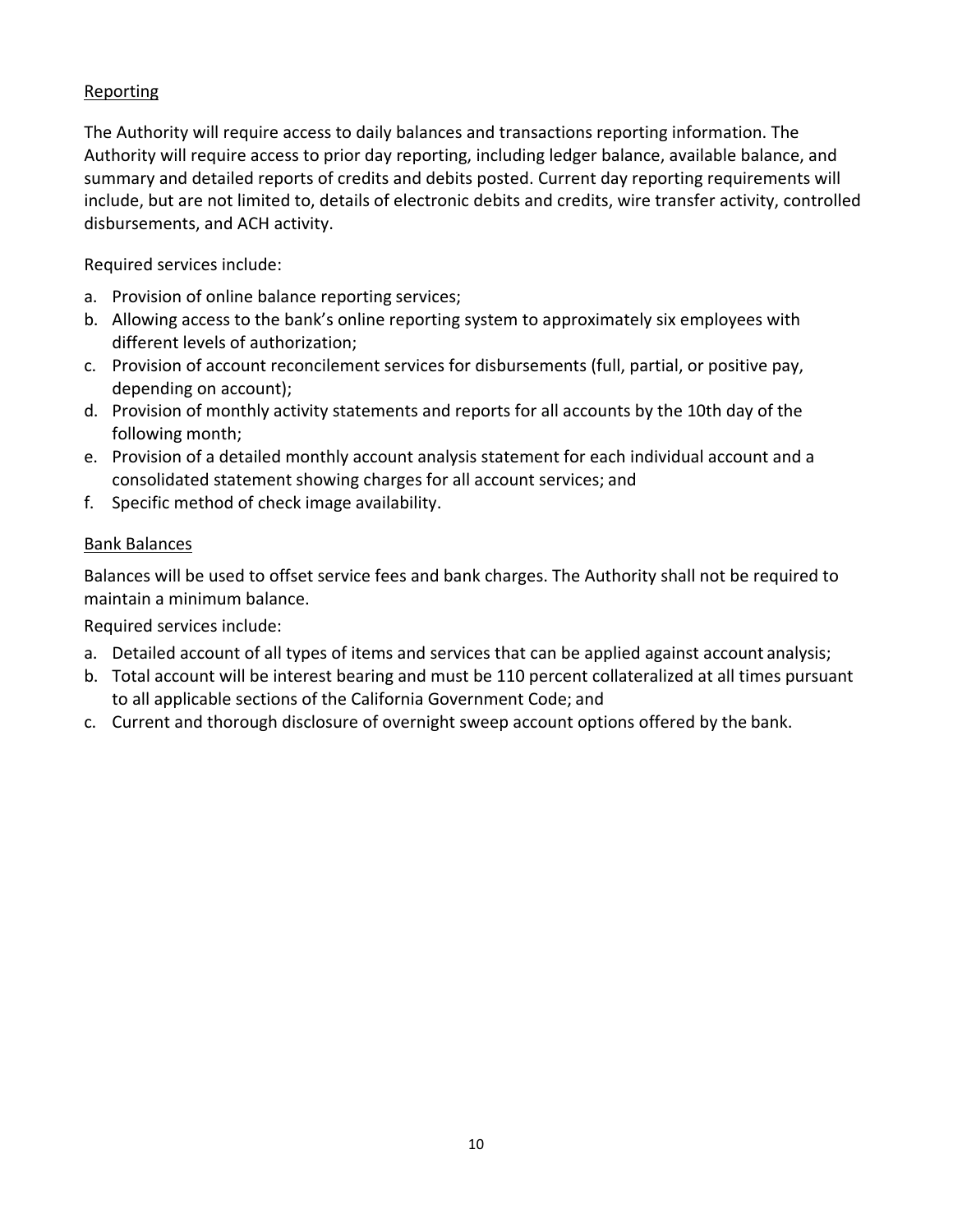## **CALENDAR OF EVENTS**

|    | <b>Action</b>                                            | Date                          |
|----|----------------------------------------------------------|-------------------------------|
|    | <b>Issuance of RFP</b>                                   | March 9, 2020                 |
| 2. | Deadline To Submit Written Questions                     | March 16, 2020, 3:00 P.M. PST |
| 3. | Response to Written Questions/RFP Addendum if applicable | March 19, 2020                |
| 5. | Deadline to submit proposals                             | March 25, 3:00 P.M. PST       |
| 6. | Finalist Bank Follow-up Questions/Phone Calls, if needed | Week of March 30th            |
| 7. | Final Negotiations and/or Best and Final Offer           | Week of April 6 <sup>th</sup> |
| 8. | Award                                                    | Week of April 13"             |

#### **RFP INSTRUCTIONS**

#### **Questions**

All questions regarding this RFP are to be submitted in writing, via e-mail, by 3:00 p.m. PST on March 16, 2020 to:

Michael Berwanger PFM Financial Advisors LLC E-Mail: [berwangerm@pfm.com](mailto:berwangerm@pfm.com)

#### **Submittal**

All bids must be received by 3:00 p.m. PST on March 25, 2020. Please email responses to:

Michael Berwanger PFM Financial Advisors LLC E-Mail: [berwangerm@pfm.com](mailto:berwangerm@pfm.com)

#### **PROPOSAL EVALUATION**

Proposals in response to this RFP will be evaluated based on the following criteria (not listed in order of importance):

- Qualifications and experience of firm,
- Ability to provide required services,
- Credit quality of Bank proposer, and
- Cost and pricing.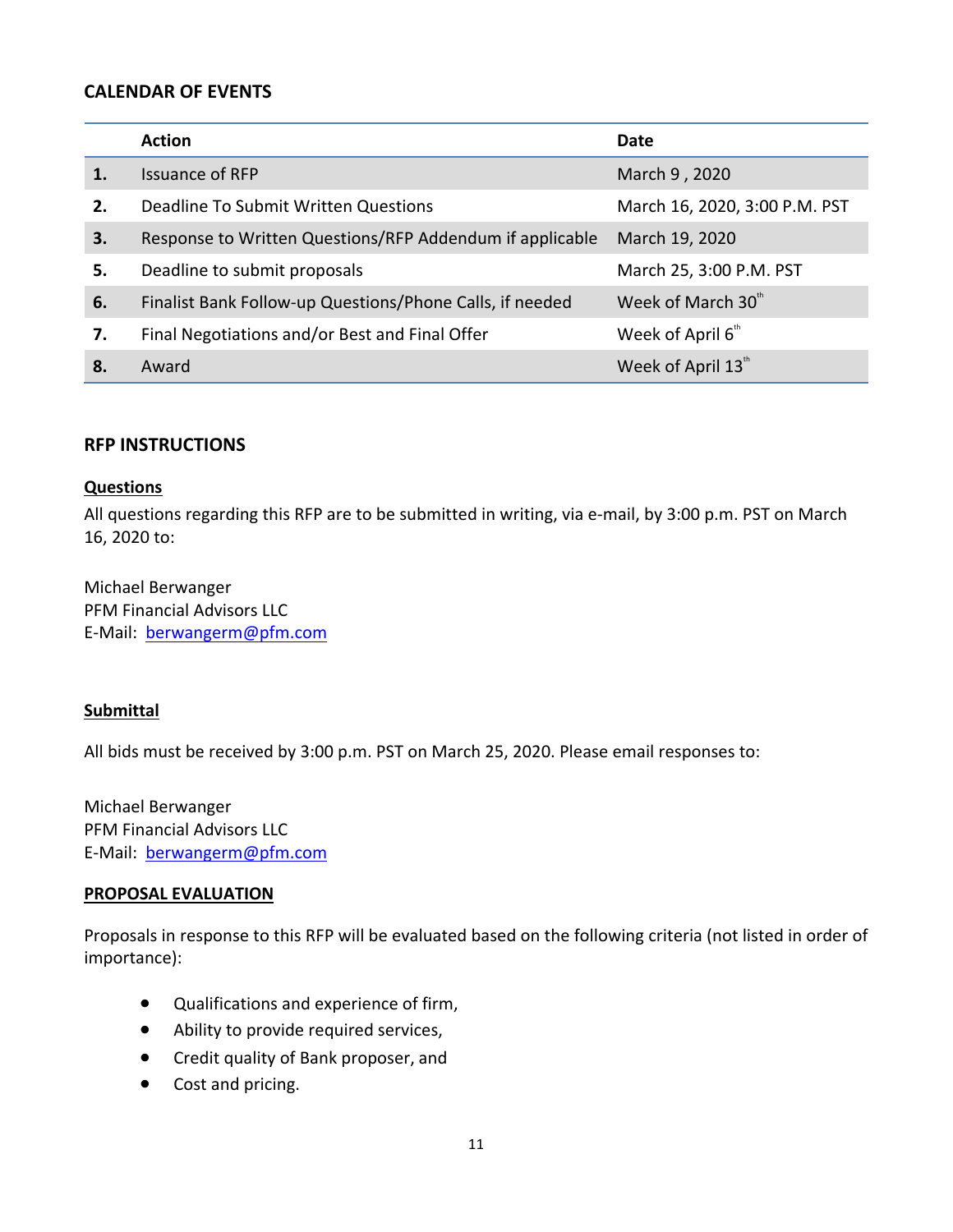Telephone interviews may be conducted with proposers prior to a final selection being made.

## **RIGHTS OF THE AUTHORITY**

The Authority reserves the right to reject any and all proposals, to waive any minor irregularities in a proposal, to request clarifications or additional information from any institution, and to reject any agreement deemed by the Authority to be in its best interest with one or more institutions.

The Authority will not reimburse institutions for any costs associated with the preparation or submittal of any proposal nor for any travel and/or per diem expenses incurred in any presentation of such proposal.

Nothing in this RFP, the proposal, or the Authority's acceptance of any proposal in whole or in part shall obligate the Authority to complete negotiation with the related institution. The Authority will not provide an engagement letter to any institution. The Authority reserves the right, in its sole discretion, to end negotiations with an institution at any time up to the consummation of the transaction arising from this RFP without any obligation to pay any fees or expenses to the institution or its counsel.

#### Public Records Act Requests:

Please note that any information you provide as part of your response may be subject to the Public Records Act (PRA). If you feel that any part of your submission is proprietary information, please identify by section, paragraph, and page the information you believe is proprietary. In the event of a PRA, this information may be reviewed by the Authority's attorneys for applicability. No guarantee can be provided that any part of your information will be kept confidential.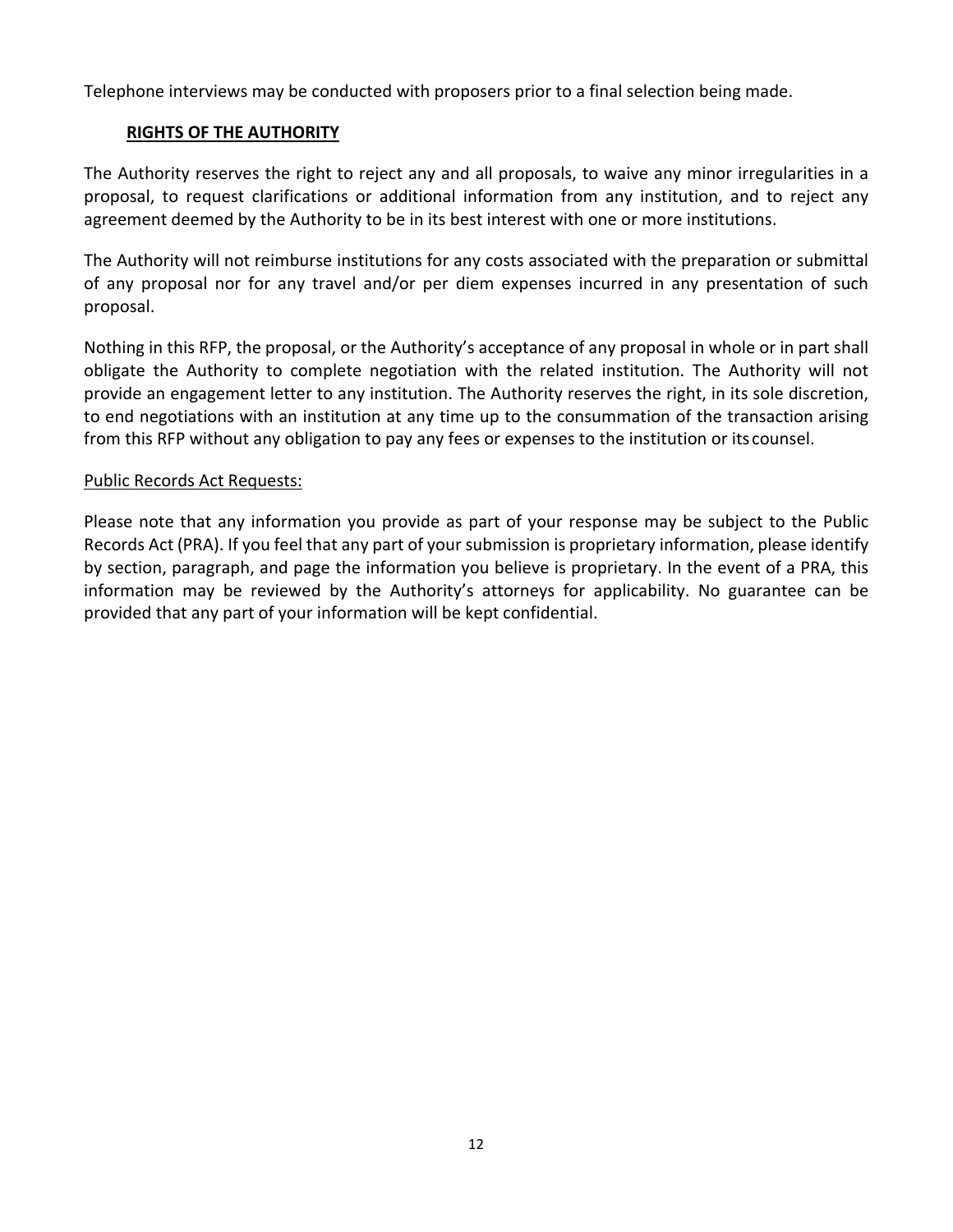#### **APPENDIX A**

Example Pricing Sheet

## **SERVICE DESCRIPTION BALANCE & COMPENSATION INFORMATION** Dep. Insurance-Bank Assessment

#### **GENERAL ACCOUNT SERVICES**

Account Maintenance ZBA-Depository + Master Maintenance ZBA Subsidiary Account Maintenance Debits Posted-Other Credits Posted-Other GCS Transaction History Photocopies

#### **DEPOSITORY SERVICES**

Banking Center Deposits QBD/Night Drop Deposit Currency/Coin Dep/\$100-QBD/ND Currency/Coin Dep/\$100-Banking Center Checks Deposits Un-Encoded Items Returns-Chargebacks Returns-Re-clear Deposit Correction-Cash Deposit Correction-Non-Cash

#### **PAPER DISBURSEMENT SERVICES**

General Checks Paid Truncated Positive Pay Exception Supplies-Checks Stop Pay Automated<=12 Months Stop Pay Automated>=12 Months Image Retrieval CPO Image Maintenance CPO CPO ARP Positive Pay Notifications ARP PPAY Input File-Trans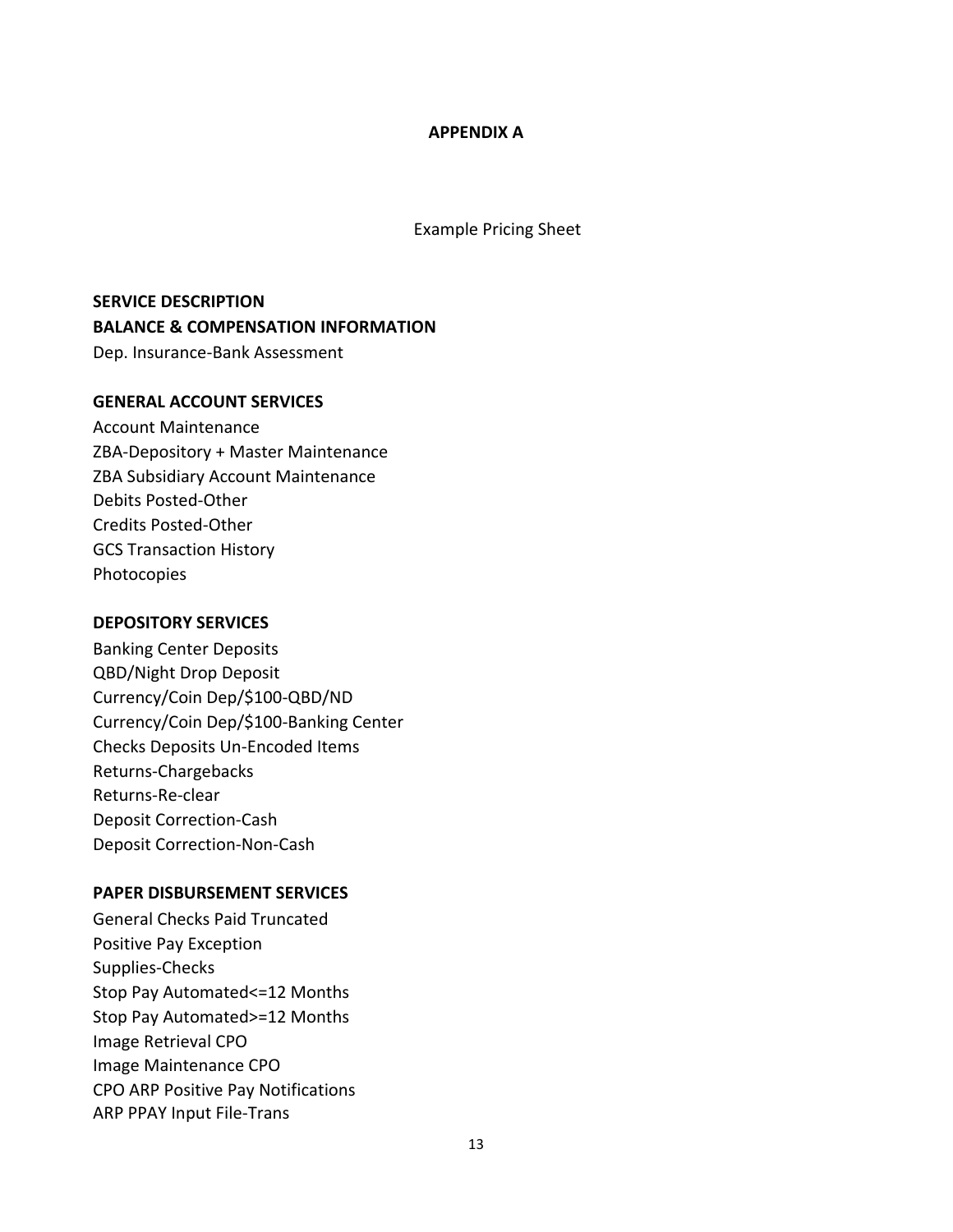## **SERVICE DESCRIPTION GENERAL ACH SERVICES**

ACH Monthly Maintenance ACH Consumer On Us Credits ACH Consumer Off Us Credits ACH Debit Received Item ACH Credit Received Item ACH Return Item ACH Input-File ACH Optional Reports-Fax ACH Standard Report-Fax

## **WIRE & OTHER FUNDS TRANSFER SERVICES**

CPO GP Monthly Maintenance Basic Elec Wire Out-Domestic Incoming Domestic Wire Book Credit CPO GP Customer Maintenance Temp Storage

#### **INFORMATION SERVICES**

CPO Prem PDR Account CPO Prem CDR Account CPO Prem PDR Item Stored CPO Prem CDR Item CPO Online Subscription CPO Prem IR Maintenance